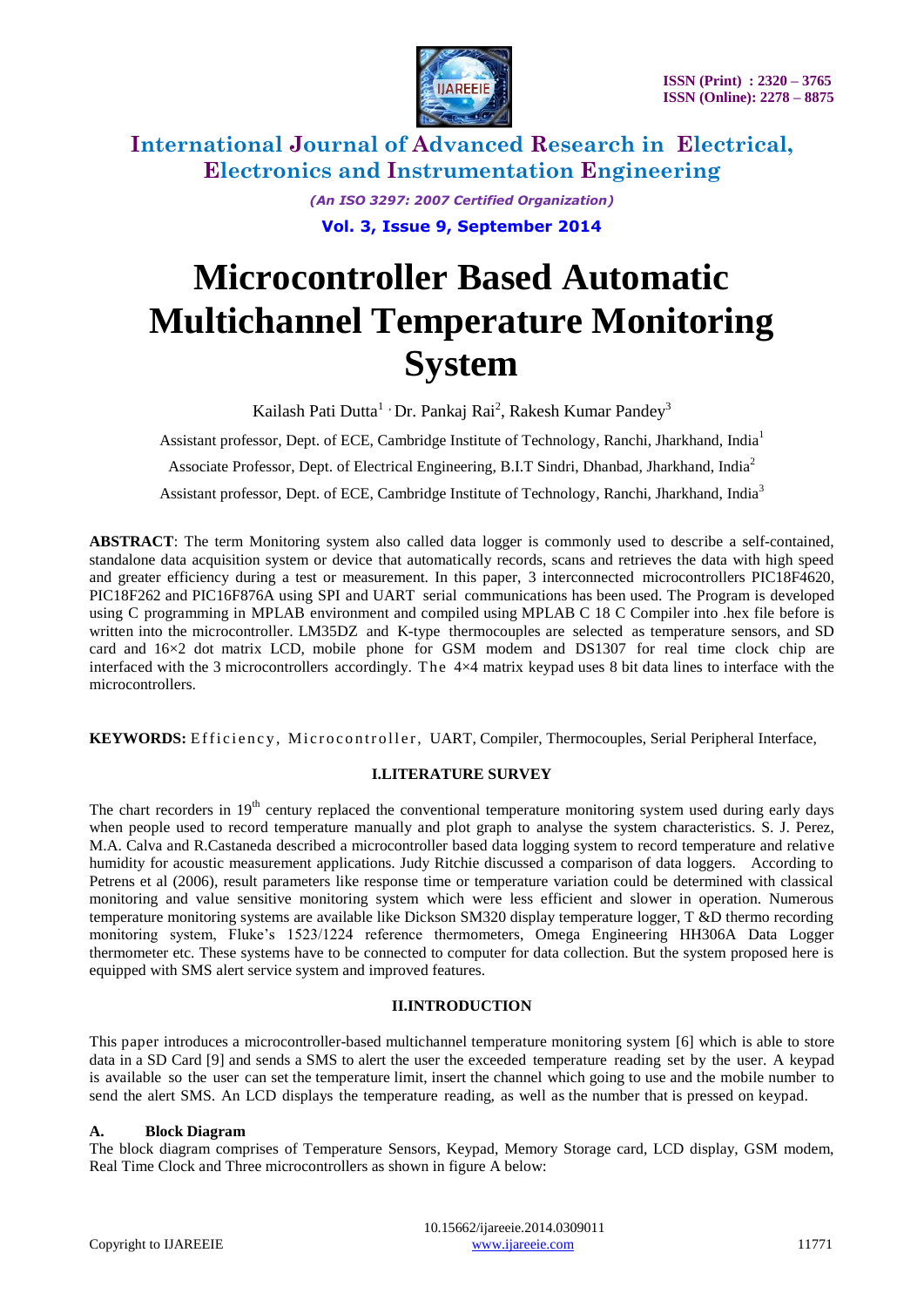

*(An ISO 3297: 2007 Certified Organization)*

### **Vol. 3, Issue 9, September 2014**



Figure A: Block diagram of Temperature Monitoring System

### **III.PCB DESIGN, FABRICATION AND IMPLEMENTATION**

The PIC18F4620 microcontroller uses 4 pins to interface with the PIC18F2620 microcontroller [7] where the slave select pin of PIC18F2620 microcontroller is connected to chip select pin of the PIC18F4620 microcontroller. SDI from the PIC18F4620 microcontroller is connected to the output data pin, SDO of the PIC16F2620 microcontroller and vice versa. The UART module [4] is used to transfer the data between PIC18F2620 and PIC16F876A microcontrollers. The transmit pin, TX of PIC18F2620 microcontroller is connected to the receive pin, RX of the PIC16F876A microcontroller and vice versa. The present date and time is sent from PIC16F876A to PIC18F2620 microcontrollers to be written into memory card every time the logging interval reached. PIC18F2620 microcontroller is Programmed using mikroC Compiler [11] in mikroC IDE environment into .hex format. The serial clock pin, SCK of both microcontrollers is connected together. It transfers the selected channels, the preset limit, mobile number, and current temperature reading from PIC18F4620 to PIC18F2620 microcontrollers to be logged into the memory card and the system restart. The hardware implementation of three microcontroller has been shown in figure IIIA.

### **A. Hardware Implementation of Sensors, LCD and keypad with PIC18F4620 Microcontroller**

Figure III.B shows the hardware implementation of PIC18F4620 microcontroller. This microcontroller, acting as a core control unit, communicates with other peripheral devices such as serial EEPROM and shift register and Universal Synchronous Asynchronous Receiver Transmitter (USART/SCI) with 9-bit address detection to communicate with peripheral devices such as analogue to digital or digital to analogue integrated circuits and serial EEPROM. Besides, it is used to convert analogue signal ranging from 0 V to 5 V to a set of binary signals 1 or 0. Meanwhile, the USART module is used to interface with the mobile phone to use the short messaging service feature in the phone. As it serves as the core of the system, it connects most of the peripheral devices of the system such as temperature sensors, keypad, mobile phone, and liquid crystal display (LCD).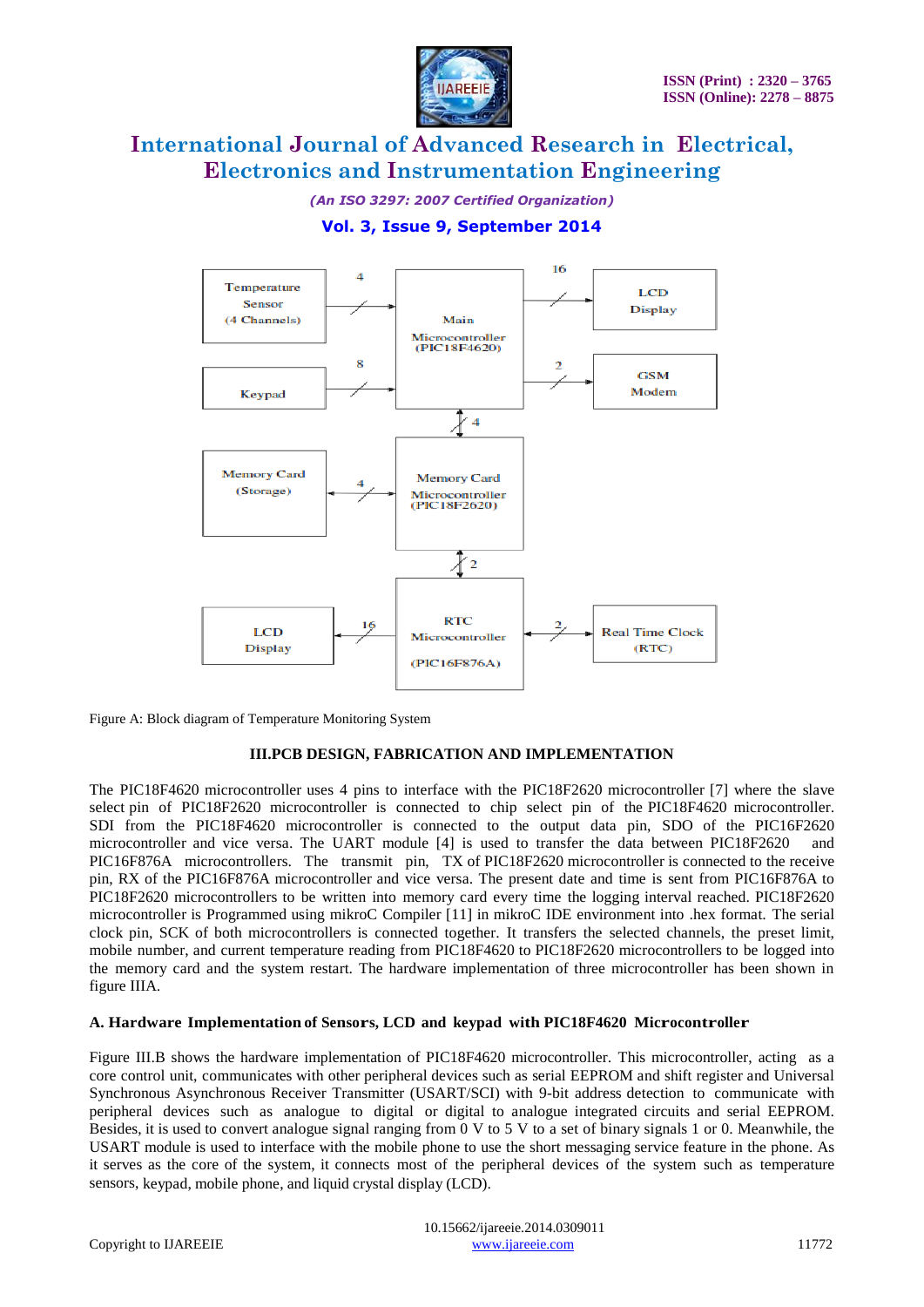

*(An ISO 3297: 2007 Certified Organization)*

### **Vol. 3, Issue 9, September 2014**



FIGURE III.A: Hardware Implementation between 3 Microcontrollers.



Figure III.B: Hardware Implementation of PIC18F4620 Microcontroller

### **B. Memory Card Microcontroller PIC18F2620 and RTC Microcontroller PIC16F876A**

PIC18F2620 microcontroller, Programmed using mikroC Compiler in mikroC IDE environment, is used to write data into the SD card. Its 28 pins consist of  $32K \times 14$  words of Flash Program Memory,  $3968 \times 8$  bytes of Data Memory (RAM), and 3 input output ports. PIC16F876A, Programmed [8] using MPLAB IDE environment and compiled using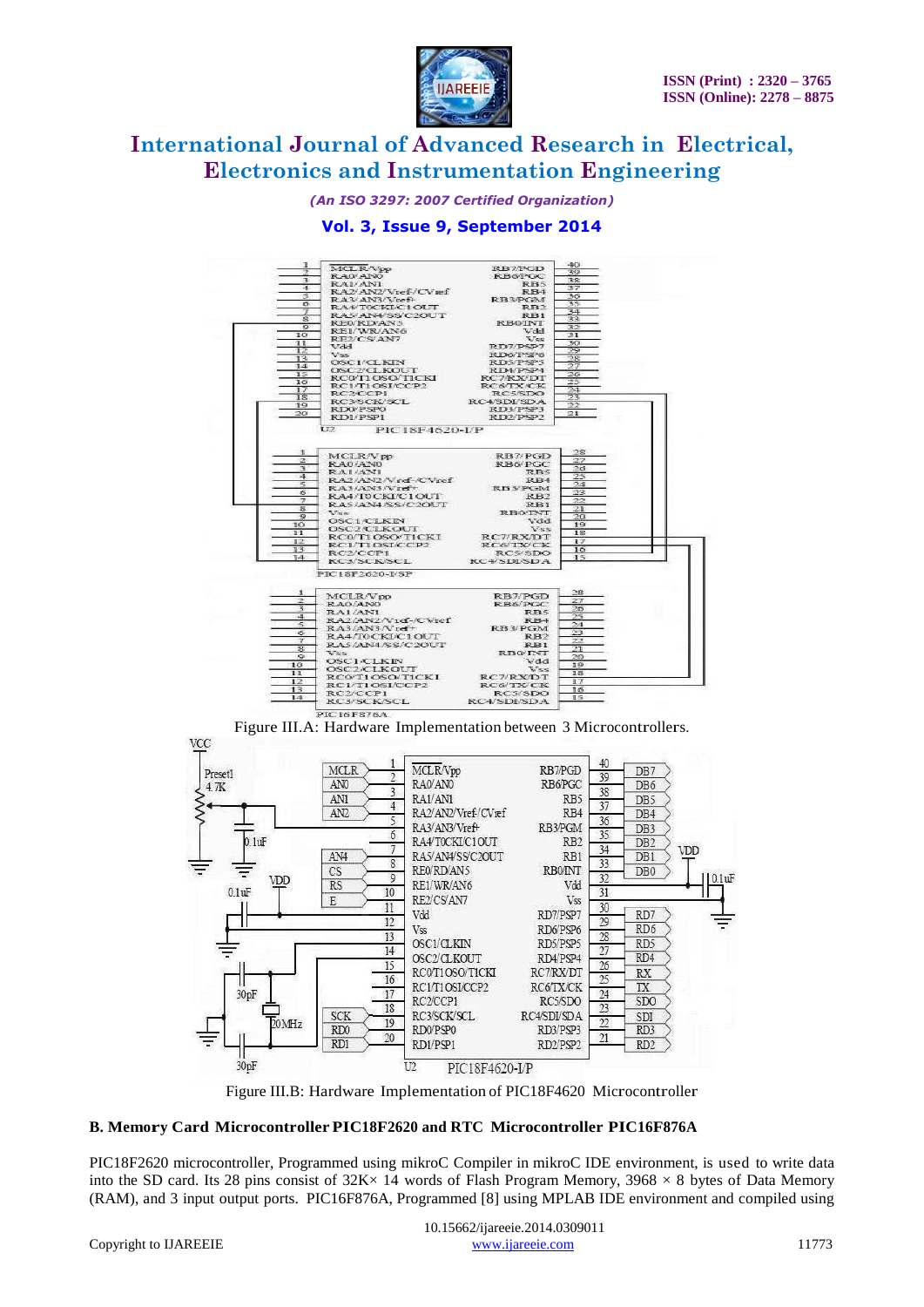

*(An ISO 3297: 2007 Certified Organization)*

### **Vol. 3, Issue 9, September 2014**

HI-TECH C Compiler into .hex file, is selected to interface with the DS1307 RTC chip and displays the date and time using LCD screen. The RTC chip is connected using I2C Master mode in the MSSP module where SDA and SCL pins are used. Information such as current date and time are transferred from the chip into the microcontroller. The microcontroller is then connected to the PIC18F2620 to send the current date and time using USART module in Transmit mode. PIC16F876A and PIC18F2620 microcontrollers are connected with each other using TX and RX pins, where date and time are transferred to be written into the SD card.



Figure III.C: Program Flow Diagram for PIC18F4620 Microcontroller

The overall flow diagram elaborates the initialization such as LCD initialization and SPI [2] initialization and then, the system checks for the presence of SD Card. When a SD Card is detected, it will prompt the information [10] such as logging interval, logging period, temperature preset value and mobile number to be transferred from PIC18F4620 to PIC18F2620 microcontrollers and written into the SD Card. Meanwhile, the date and time will be transferred from PIC16F876A to PIC18F2620 microcontrollers.

### **C. SD Card and Liquid Crystal Display (LCD) Implementation**

Interfacing between an SD/MMC Card module and the microcontroller uses four input output lines include the three SPI bus lines (SCK, SDO and SDI), and chip select line. High Level translation for the microcontroller SDO, SCK and CS outputs is implemented with simple resistor voltage dividers in the SD Card module. The SPI is initialized before the presence of the SD Card is checked which then creates a file inside the memory card with predefined format file name. The data is then written into the file and it may continue to append the same file if more data is to be written according to the defined logging interval. A Hitachi 44780-Based LCD with high quality 16 character by 2 line intelligent display module, which works with almost any microcontroller is used here. 2 lines are used instead of 1 line display as the project is built on minimum 4 channels. Therefore, the LCD will display 2 channels at one time. Besides that, the JHD162A LCD is built with  $5\times7$  dot matrix character with cursor and  $4\times4$  matrix keypad.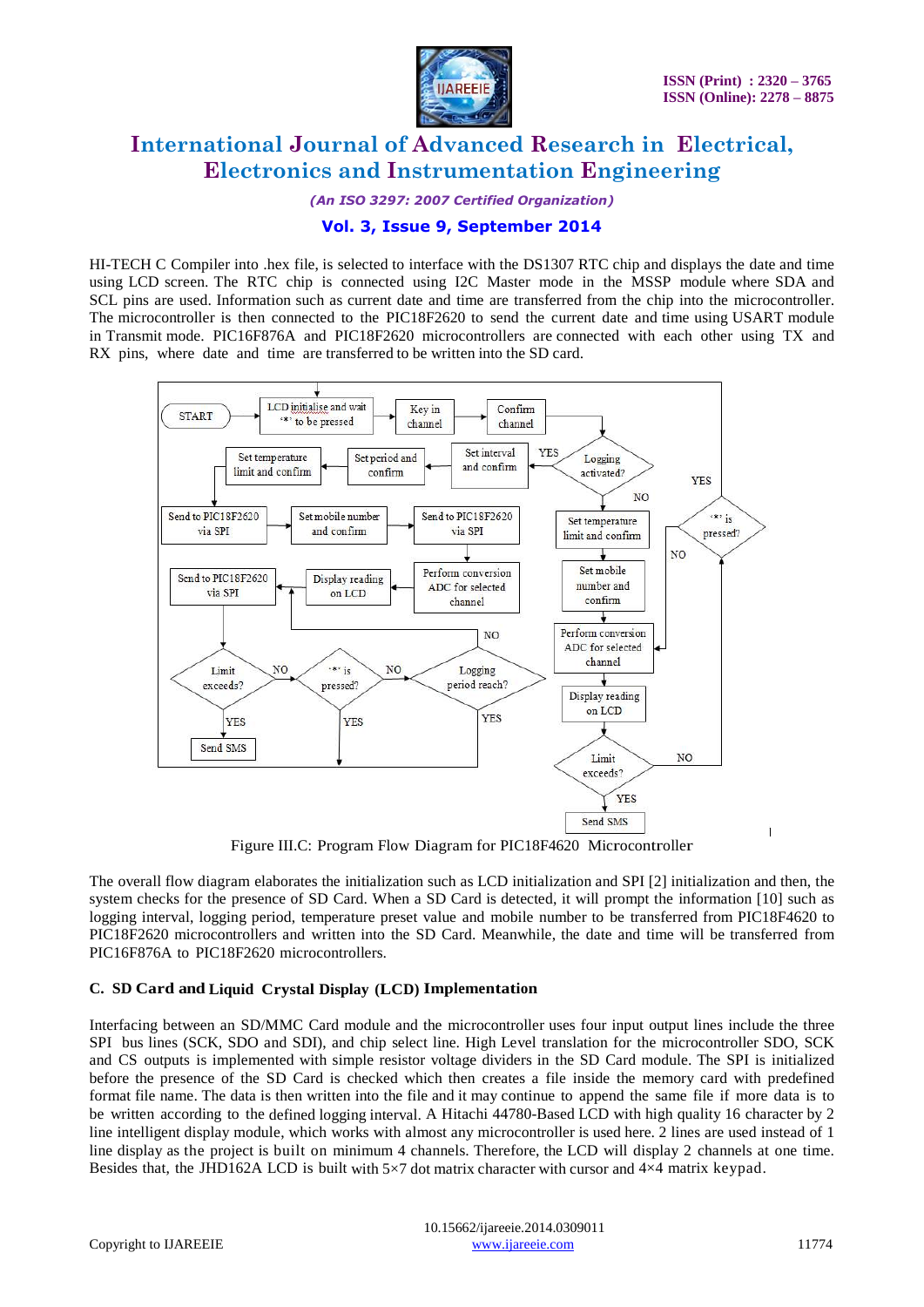

*(An ISO 3297: 2007 Certified Organization)*

### **Vol. 3, Issue 9, September 2014**



Figure III.D: Program Flow Diagram of Temperature Limit for Keypad

### **IV.EXPERIMENTAL RESULTS AND CONCLUSION**

### **A. Memory Card Testing**

Testing on SPI connection between SD Card slot and microcontroller is carried out. When the SD Card is detected, the 18F2620 starts to initialize the SPI and the SD Card. Then, a file name is created by using date and month which are transferred from PIC16F876A via UART module with the defined date and time properties of the .When the "\*" key is pressed during temperature reading operation, observation shows that system is restarted and channel selection menu is displayed. After the file is created, a "CIT TEMP MONITORING SYSTEM" file header is written into it. The preset limit and mobile number is retrieved from PIC18F4620 to PIC18F2620 microcontroller to be logged into the memory card.

### **B. Experimental Readings**

Table III.A shows the readings obtained from the four channels at interval of 5 minutes at air at environment temperatures. The readings of the channels are compared with the readings of temperatures obtained from the standard temperature indications obtained from the thermometer. The same result has been displayed using excel sheet and printed through note-pad in figure 3a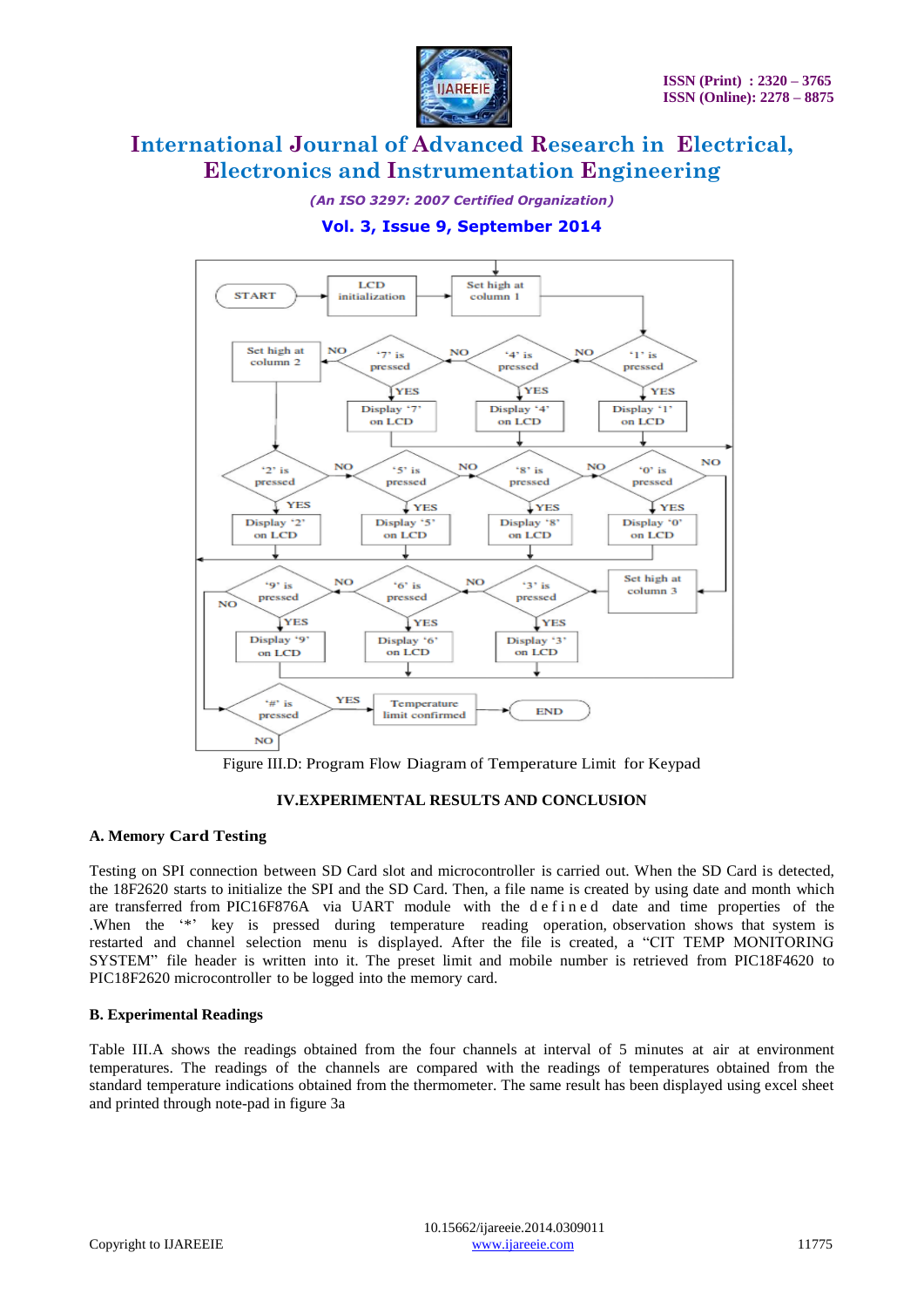

*(An ISO 3297: 2007 Certified Organization)*

### **Vol. 3, Issue 9, September 2014**

|                                                                                                                   | MONITORING SYSTEM<br>TEMP<br><b>CTT</b>                                                                                                          |                                                                                                                              |                                                                                                   |                                                                                           |                                                                                                      |                                                                                                   |
|-------------------------------------------------------------------------------------------------------------------|--------------------------------------------------------------------------------------------------------------------------------------------------|------------------------------------------------------------------------------------------------------------------------------|---------------------------------------------------------------------------------------------------|-------------------------------------------------------------------------------------------|------------------------------------------------------------------------------------------------------|---------------------------------------------------------------------------------------------------|
| TOMD A<br>Temp B<br>Tomp C<br>Temp D                                                                              | Limit:<br>Limit:<br>Limit:<br>Limit:                                                                                                             | 52.0<br>57.0<br>86.0<br>$-48.0$                                                                                              | <b>Colcius</b><br>Celcius<br>Celcius<br>Celcius                                                   |                                                                                           |                                                                                                      |                                                                                                   |
|                                                                                                                   | Mobile Number:                                                                                                                                   |                                                                                                                              | 9905342333                                                                                        |                                                                                           |                                                                                                      |                                                                                                   |
| Log starts at:                                                                                                    |                                                                                                                                                  | 11/07/2014                                                                                                                   |                                                                                                   | 12:15:37                                                                                  |                                                                                                      |                                                                                                   |
| <b>ST.NO</b><br>$\frac{1}{2}$ , $\frac{2}{3}$ , $\frac{3}{4}$ , $\frac{4}{5}$ , $\frac{5}{10}$ , $\frac{7}{10}$ , | Date<br>11/07/2014<br>11/07/2014<br>11/07/2014<br>11/07/2014<br>14/07/2014<br>14/07/2014<br>14/04/2014<br>14/07/2014<br>15/07/2014<br>15/07/2014 | Time<br>12:15:45<br>12:20:22<br>12:25:25<br>12:30:07<br>12:05:05<br>12:10:17<br>12:15:29<br>12:20:52<br>13:40:25<br>13:45:47 | $70mP$ A<br>$28.3$<br>25.1<br>$\frac{22.0}{23.4}$<br>25.5<br>26.2<br>25.3<br>24.8<br>26.7<br>26.8 | Temp<br>B<br>26.7<br>26.9<br>25.6<br>23.8<br>24.3<br>25.4<br>26.0<br>26.5<br>25.3<br>27.2 | Temp C<br>27.4<br>$\frac{26.3}{23.7}$<br>24.2<br>24.7<br>23.6<br>23.8<br>$\frac{25.4}{24.5}$<br>28.4 | Temp D<br>28.0<br>28.8<br>$\frac{23.1}{23.1}$<br>22.6<br>24.5<br>25.9<br>$^{25.0}_{26.6}$<br>26.3 |
| Log ends at:                                                                                                      |                                                                                                                                                  | 15/07/2014                                                                                                                   |                                                                                                   | 13:45:47                                                                                  |                                                                                                      |                                                                                                   |

Log ends at:

15/07/2014

Figure IV.A

| Date       | Time  | <b>Standard Temp</b> | Ch1             | Ch2                    | Ch3                    | Ch4                  |  |  |  |  |
|------------|-------|----------------------|-----------------|------------------------|------------------------|----------------------|--|--|--|--|
|            | (Hr.) | $({}^{\circ}C)$      | (Temp A)        | (Temp B)               | (Temp B)               | (Temp B)             |  |  |  |  |
|            |       |                      | $\rm ^{\circ}C$ | $({}^\circ\mathrm{C})$ | $({}^\circ\mathrm{C})$ | $(^\circ\mathrm{C})$ |  |  |  |  |
| 11/07/14   | 12:15 | 28.3                 | 28.3            | 26.7                   | 27.4                   | 28.0                 |  |  |  |  |
| 11/07/14   | 12:20 | 27.6                 | 25.1            | 26.9                   | 26.3                   | 28.8                 |  |  |  |  |
| 11/07/14   | 12:25 | 25.2                 | 22.0            | 25.6                   | 23.7                   | 23.1                 |  |  |  |  |
| 11/07/14   | 12:30 | 23.4                 | 23.4            | 23.8                   | 24.2                   | 23.1                 |  |  |  |  |
| 14/07/14   | 12:05 | 24.7                 | 25.5            | 24.3                   | 24.7                   | 22.6                 |  |  |  |  |
| 14/07/14   | 12:10 | 26.0                 | 26.2            | 25.4                   | 23.6                   | 24.5                 |  |  |  |  |
| 14/07/14   | 12:15 | 25.8                 | 25.3            | 26.0                   | 23.8                   | 25.9                 |  |  |  |  |
| 14/07/14   | 12:20 | 25.5                 | 24.8            | 26.5                   | 25.4                   | 25.0                 |  |  |  |  |
| 14/07/14   | 13:40 | 26.7                 | 26.7            | 25.3                   | 24.5                   | 26.6                 |  |  |  |  |
| 14/07/14   | 13:45 | 27.0                 | 26.8            | 27.2                   | 28.4                   | 26.3                 |  |  |  |  |
| Table IV.A |       |                      |                 |                        |                        |                      |  |  |  |  |

### **C. Conclusion**

The microcontroller based multichannel (four channels) temperature monitoring system has been successfully constructed and the whole system functions successfully. Every monitoring system used earlier needed to be connected to the computer for data collection. But the proposed system designed here is capable of sending SMS alert to the user and system has been successfully implemented with improved features. The device is able to measure the temperature range from 0 to 310 °C using K-type thermocouple and from 0 to 230 °C for LM35DZ temperature sensor. Both sensors convert the output voltage from temperature sensor to digital signal via ADC. A short message is sent out via GSM modem when the preset temperature exceeds the limit. RTC is also successfully implemented and the data and time is sent to PIC18F2620 from 16F876A microcontrollers via UART. The results obtained from the measurement have shown that the system perform well under all the conditions.

### **V. FUTURE SCOPE**

The system performance can be improved by choosing microcontroller chip with better features having more memory capacity, operating speed, instruction cycle period etc. This system can be connected to satellite terminal to enable the remote collection of recorded data or alarming of certain parameters. The new system may be designed to email information based upon a regular schedule based upon alarms.